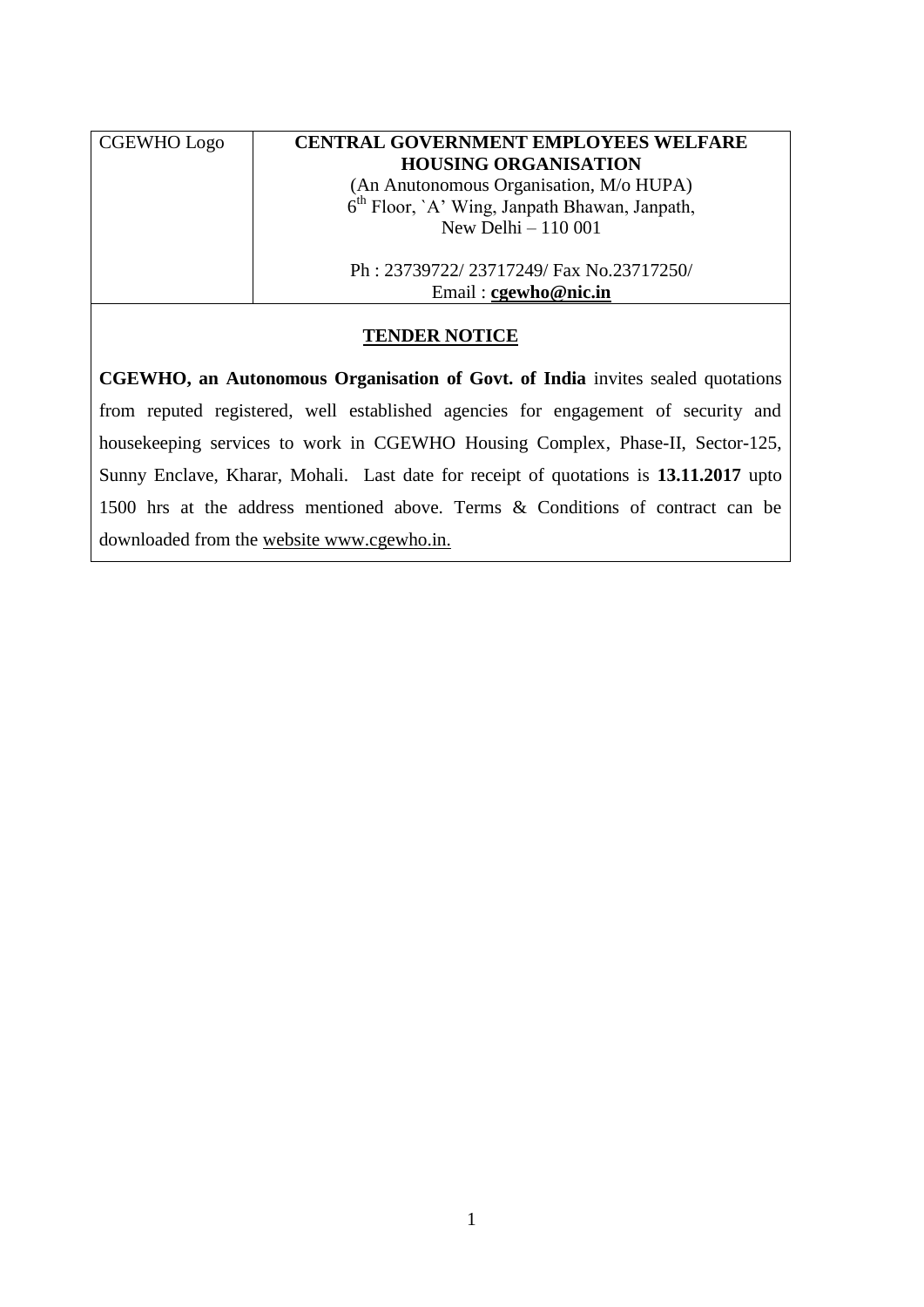### **CENTRAL GOVERNMENT EMPLOYEES WELFARE HOUSING ORGANISATION**

### **NOTICE INVITING TENDER (NIT) FOR HIRING SECURITY AND HOUSEKPEEING SERVICES**

Central Government Employees Welfare Housing Organisation (CGEWHO), an Autonomous Organisation, under Ministry of Housing & Urban Affairs, Govt. of India invites sealed quotations from registered, well-established and reputed agency for providing security and housekeeping services.

2. Interested Firms/ Agencies, who have more than 5 years experience in the field, can download Tender document containing detailed information and terms & conditions as per "**Annexure - I**" from CGEWHO's website www.cgewho.in.

3. Quotation in sealed cover superscribed "**Quotation for Security and housekeeping services**" in a two bid envelope system should be submitted by Speed Post/Registered Post / in person, addressed to the Chief Executive Officer, CGEWHO, at the address given below duly stamped and signed in each page.

 CGEWHO  $\sim$  6 <sup>th</sup> FLOOR, `A' WING JANPATH BHAWAN NEW DELHI – 110 001

- Envelope I Technical Bid containing all the documents as per Annexure I, (Page 3 to 6) and
- Envelope II containing the Financial Bid as per Annexure-II (Page 7 to 9)

#### **The schedule of receipt of Quotations is as under** :-

| Last Date and Time for receipt of<br><b>Bids/</b> Quotations | $\sim$ 100 $\sim$ | 13.11.2017 (1500 hrs)   |
|--------------------------------------------------------------|-------------------|-------------------------|
| Opening of Bids/Quotations                                   |                   | $14.11.2017$ (1100 hrs) |

4. Quotations received after the stipulated date & time and incomplete quotations, will be rejected. The Quotations will be opened on the date and time mentioned above, by the Chief Executive Officer at Head office of CGEWHO, for which, no separate notification/ invitation shall be given.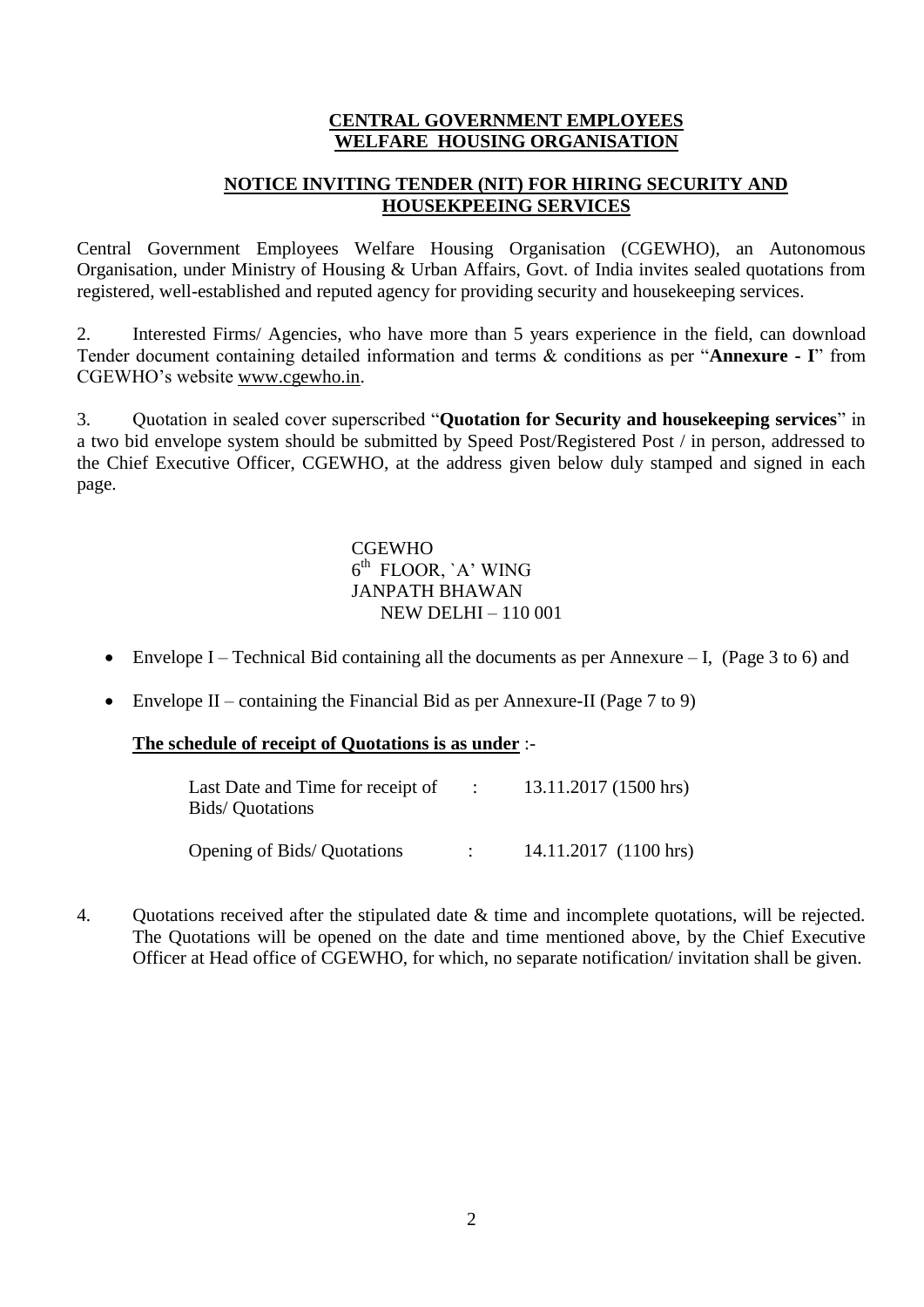"**Annexure – I** "

## **PROFORMA OF TECHNICAL BID FOR QUOTING THE RATES FOR SECURITY & HOUSE KEEPING AGENCY**

| <b>Sl. No.</b>   | <b>Particulars</b>                                                                                                                           | <b>Documents Submitted</b>      |
|------------------|----------------------------------------------------------------------------------------------------------------------------------------------|---------------------------------|
| 1.               | Name of Tendering Company/Firm/Agency (Attach                                                                                                |                                 |
|                  | certificates of registration)                                                                                                                | To be placed at Encl No.1       |
| 2.               | Name of Proprietor / Director of Company/ Firm / Agency                                                                                      |                                 |
| 3.               | Full Address of Registered Office with Telephone No., FAX                                                                                    |                                 |
|                  | and E-Mail / Mobile / Website                                                                                                                |                                 |
| $\overline{4}$ . | PAN/GIR No. (Attach self attested copy)                                                                                                      | To be placed at Encl No.2       |
| 5.               | GST Registration No. (Attach attested copy)                                                                                                  | To be placed at Encl No.3       |
| 6.               | E.P.F. Registration No. (Attach attested copy)                                                                                               | To be placed at Encl No.4       |
| 7.               | E.S.I. Registration No. (Attach attested copy)                                                                                               | To be placed at Encl No.5       |
| 8.               | Affidavit stating that the agency is / has not been black listed<br>by Centre / State Government /PSU/ Society/Trust/ Public<br>Ltd. Company | To be placed at Encl No.6       |
| 9.               | Photocopy of Current Labour Licence and Photocopies of<br>Income Tax returns for the last 3 financial years.                                 | To be placed at Encl No.7<br>&8 |

Signature and seal of the Proprietor of the firm

Encl: Terms & condition(s) duly signed

Date:

Place: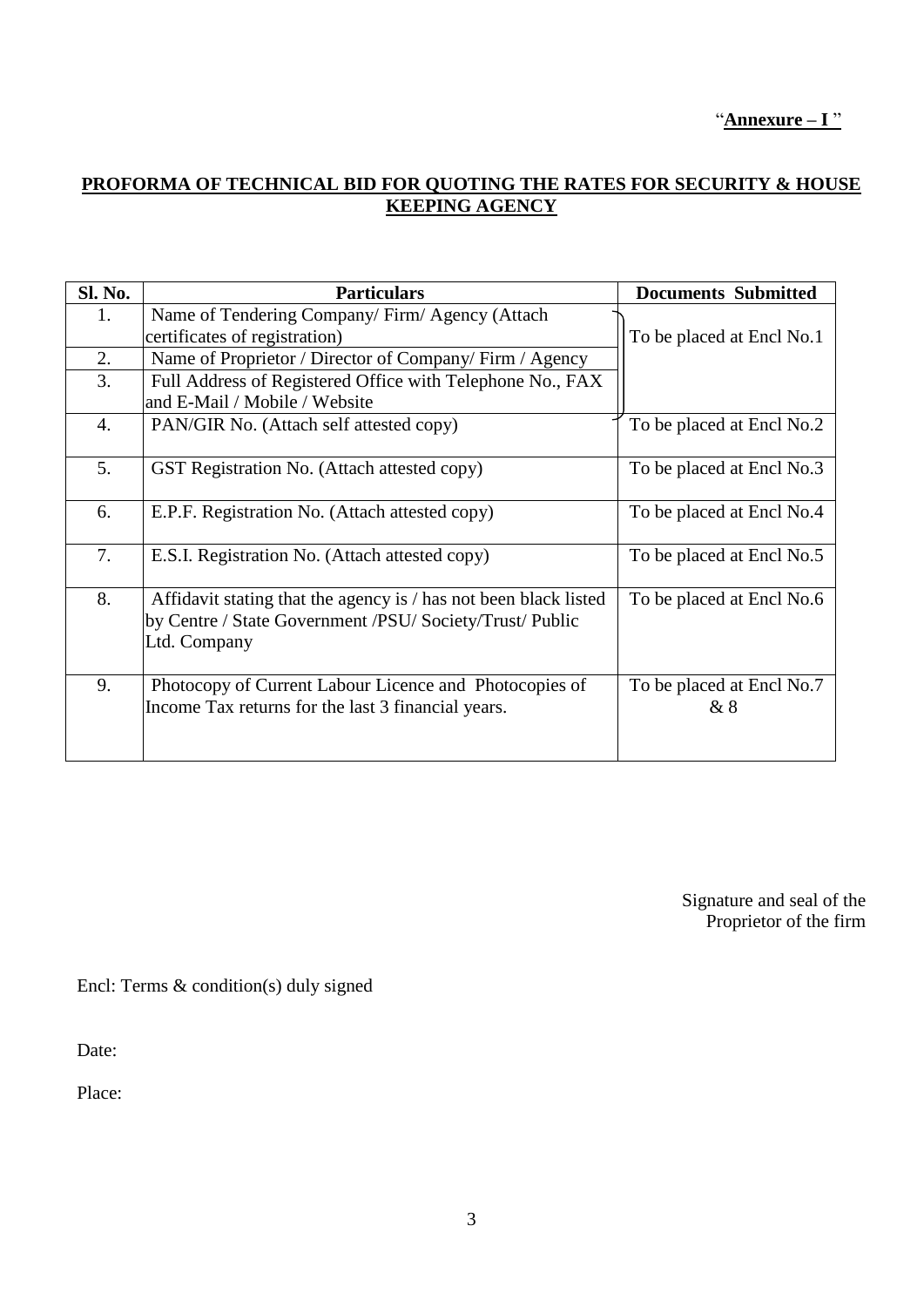### **DETAILED INFORMATION AND TENDER DOCUMENT CONTAINING TERMS & CONDITIONS FOR SECURITY AND HOUSE KEEPING SERVICES**

- 1. Minimum payment to the employees would be as per the **minimum wages notified by the Govt. of Punjab applicable at the location of services.** Offered wages shall not be acceptable, if it is below minimum wages and statutory dues.
- 2. Offer of the agency is towards all inclusive cost including necessary tax. TDS as applicable shall be deducted from the monthly bills to be raised by the agency.
- 3. That agency will furnish the full particulars of the personnel deputed/ sponsored, including details like Name, Father's Name, Age, Photograph, Permanent Address, etc. to CGEWHO and will also ensure the verification of the antecedents of such personnel from their Ex-employer / Police.
- 4. The agency will be responsible for compliance of all the **applicable statutory laws / rules and obligations** arising out of the contract so entered for providing various personnel to the CGEWHO.
- 5. Any liability arising under Municipal, State or Central Govt. laws and regulations will also be the sole responsibility of the concerned agency and the CGEWHO shall not be responsible for such liabilities in any case during the contractual period.
- 6. The agency shall undertake to indemnify the CGEWHO for any liability under any law arising out of the entered contract.
- 7. The personnel provided / supplied shall be under the direct control and supervision of the agency. However, they shall comply with the oral and written instructions given on day to day basis by the authorized officer / representative of the CGEWHO from time to time. They will be bound by the timings, duty, placement, locations, rules, instructions etc., as may be given and decided by the CGEWHO representative.
- 8. The agency shall not sub-let the contract without prior permission of the CGEWHO in writing.
- 9. CGEWHO shall deduct proportionate amount for each day of absence of the personnel while making payment to the agency each month. CGEWHO can also deduct the amount for late coming or early going as per the rules /guidelines framed and made applicable by the CGEWHO from time to time.
- 10. The agency shall be responsible for the discipline and conduct of the Personnel sponsored by them. In case, the personnel found in lack of discipline and their quality of work deteriorate during the course of the contract, the agency shall provide a suitable substitute/ replacement of personnel with immediate effect on the direction of CGEWHO. All personnels engaged should be provided with proper I.D. Card and uniform by the Agency.
- 11. During the subsistence of the contract, the CGEWHO shall not undertake any monetary liability other than the amount payable to the agency for the services of personnel provided by them. Other liabilities, if any, shall be solely rest with the agency. Even if, the CGEWHO has to bear such liabilities on unforeseen circumstances / occasions, the CGEWHO will recover such amount from the agency by adjusting the amount payable to them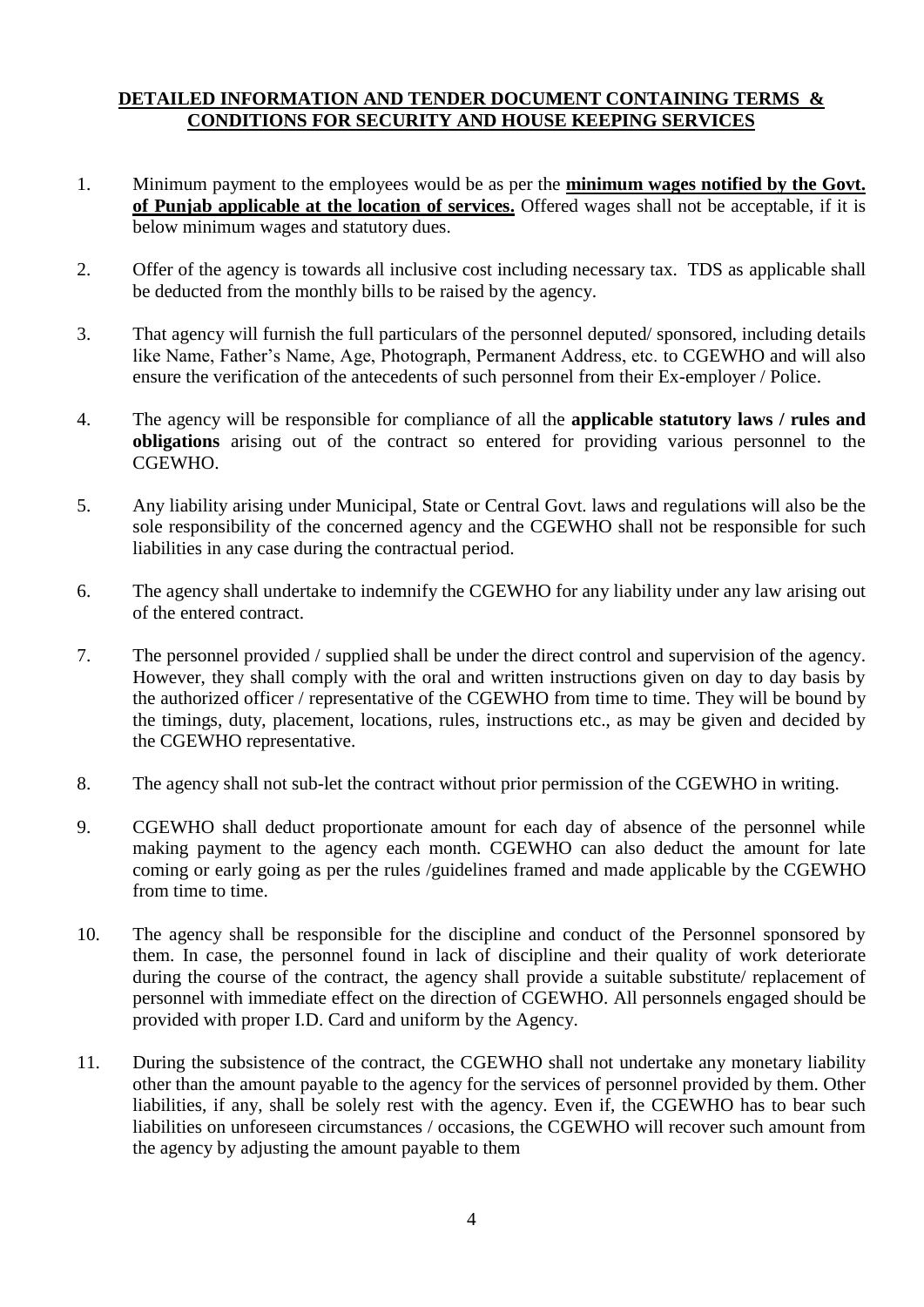- 12. In case the employees of the agency do not attend the work at any time for whatever reason, the agency shall make alternate arrangements at no extra cost to the CGEWHO so that the daily work does not suffer. If no such alternate arrangements are made double to the proportionate deductions shall be made out of the contracted amount. The CGEWHO shall also be free to make its own alternate arrangements, the cost of which shall be recovered from the agency.
- 13. The agency shall also be responsible for providing all such amenities as are required to be provided under the provisions of various statutory laws including Contract Labour (Regulation and Abolition) Act, 1970. In case of failure of the agency to provide such amenities, the CGEWHO shall be free to provide the same and recover all expenses so incurred in providing such amenities from the agency by any suitable manner / method as may be deemed fit by the organization.
- 14. The agency shall also comply with all provision(s) acts, laws and other statutory rules, regulations, bye-laws, etc., as are applicable or which might become applicable at Mohali with regard to performance of the work included herein or touching upon this contract including Minimum Wages Act.
- 15. The agency will not ask for any enhancement of approved rates during the contract period unless Organisation so desires on its own for justified reasons under the changes of Minimum Wages rates & other Statutory Laws.
- 16. It will be the sole liability of the agency to pay the wages, provident fund, ESI, leave benefits, Insurance Premiums, bonus, medical facilities and other benefits / facilities to its employees as may be applicable under the relevant laws / rules. However, amount agreed under the contract will only be reimbursed / paid.
- 17. If the agency fails to render any or all the services, for any period during the currency of the contract, the CGEWHO shall be at liberty to get the work done from other agencies and deduct charges incurred on this account from the amount payable to the agency.
- 18. The agency has to deposit Security Deposit in the form of Bank Guarantee / Demand draft **equivalent to 5% (five percent) of total contract value in favour of `CEO/CGEWHO' payable at New Delhi**. The Security Deposit will be released after the expiry of the contract.
- 19. If the agency fail to provide satisfactory performance, the CGEWHO shall be at liberty to terminate the contract forthwith.
- 20. The CGEWHO reserves the right to abandon or terminate the contract at any time without assigning any reason and it can stipulate any additional term and condition at any time during the currency of the contract.
- 21. The initial period of the contract will be for six months from the date of award of the contract, and on expiry of the said period, the contract may be extended with the mutual Consent and terms  $\&$ conditions of both the parties. However, contract can be terminated pre-maturely without any notice if requirements of the CGEWHO feel so or subsequently changed for any administrative reason.
- 22. The agency shall supply a copy of confirmation from their employees regarding acceptance of employment at agreed rates and terms & conditions in advance.
- 23. The tenderers have to submit the following documents: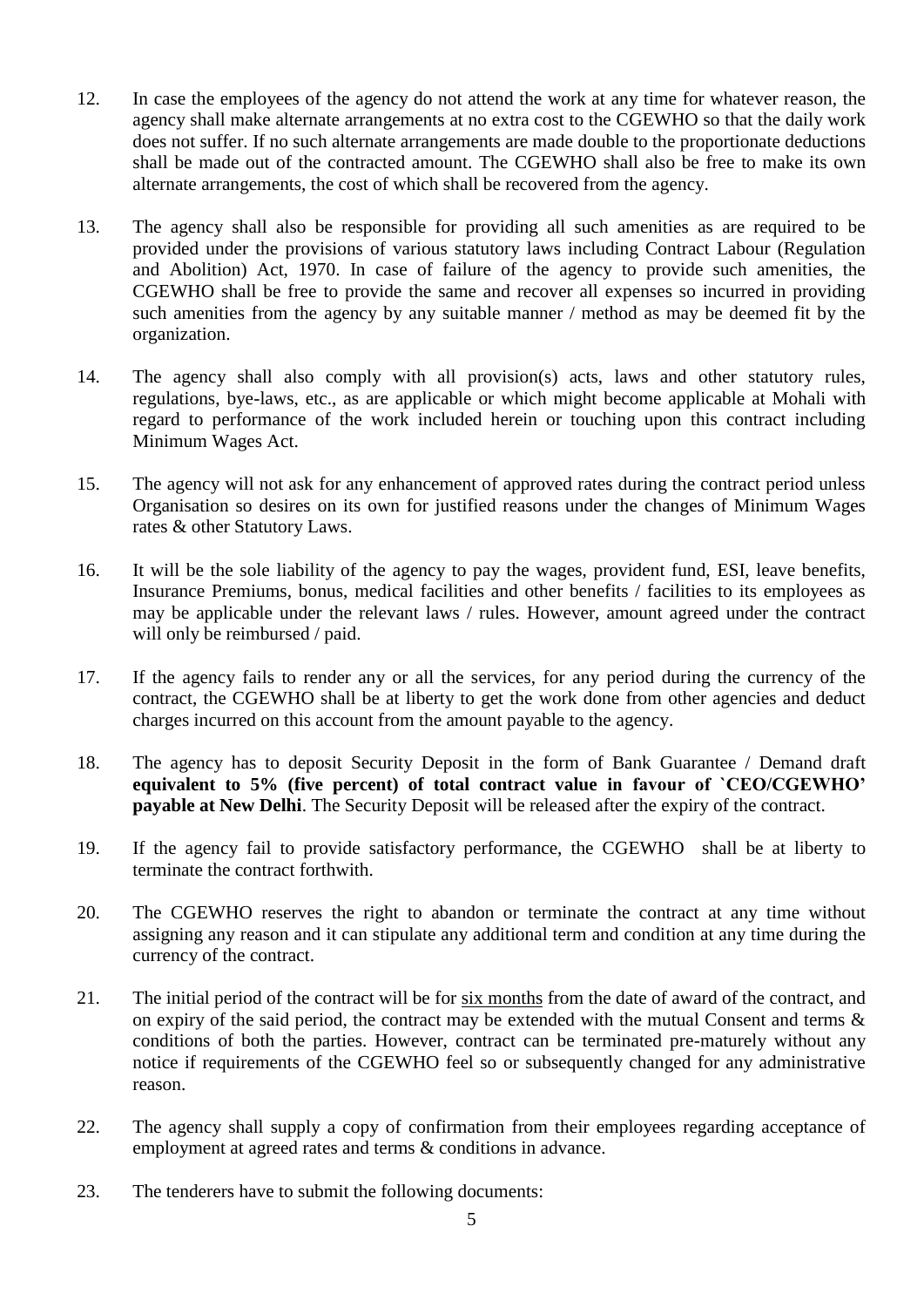- a) Photocopies of Registration of ESI, PF and other registrations etc.(if applicable in the State)
- b) Photocopy of Current Labour Licence.
- c) Photocopy of PAN/TAN/GST No.
- d) Photocopies of Income Tax Returns for the last 3 years.
- e) Photocopies of similar contract executed, if any, with Govt. Departments/ PSUs / Autonomous Bodies/ Public Ltd. Companies/ Trusts & Societies during last 3 financial years .
- 24. The CGEWHO reserves the right to accept or reject any Tender / Quotation in full or in part in case of incomplete quotations and also without assigning any reason thereof. In case of any dispute, decision of the CEO, CGEWHO will be final and binding on both the parties.
- 25. The owner/partner/authorized person or manager of the agency should be available on his own direct telephone (office as well as residence) and also on mobile phone for assistance in relation to supply of Manpower.
- 26. There should be no cutting/overwriting in the Technical / Financial Bid.
- 27. A copy of these terms and conditions duly signed & stamped by the tenderer in token of having understood and agreed to the same should be attached along with the Technical Bid.
- 28. If contract is awarded, the concerned agency will be required to execute the contract agreement on a non-judicial paper of requisite value.
- 29. The agency shall also provide identity cards to the personnel deployed in the office carrying the photograph of the personnel and personal information such as name, date of birth, address and identification mark etc.
- 30. The Tax Deduction at Source (T.D.S) shall be deducted as per the provisions of Income Tax Act, 1961, as amended from time to time and a certificate to this effect shall be provided to the Agency / Contractor by the CGEWHO.
- 31. All disputes are subject to jurisdiction of Mohali Courts.
- 32. The above particulars are also available on CGEWHOs website i.e**. [www.c](http://www./)gewho.in**.
- 33. Payment to the agency will be made on  $7<sup>th</sup>$  of every month by local office of CGEWHO at Mohali Ph-II project.

#### SIGNATURE OF THE TENDERER **LEASE CONSUMPLY**

#### **NAME IN BLOCK LETTERS \_\_\_\_\_\_\_\_\_\_\_\_\_\_\_\_\_\_\_\_\_\_\_\_\_\_\_\_\_\_\_\_\_\_**

### FULL ADDRESS WITH TELEPHONE NUMBERS

### **OFFICIAL STAMP**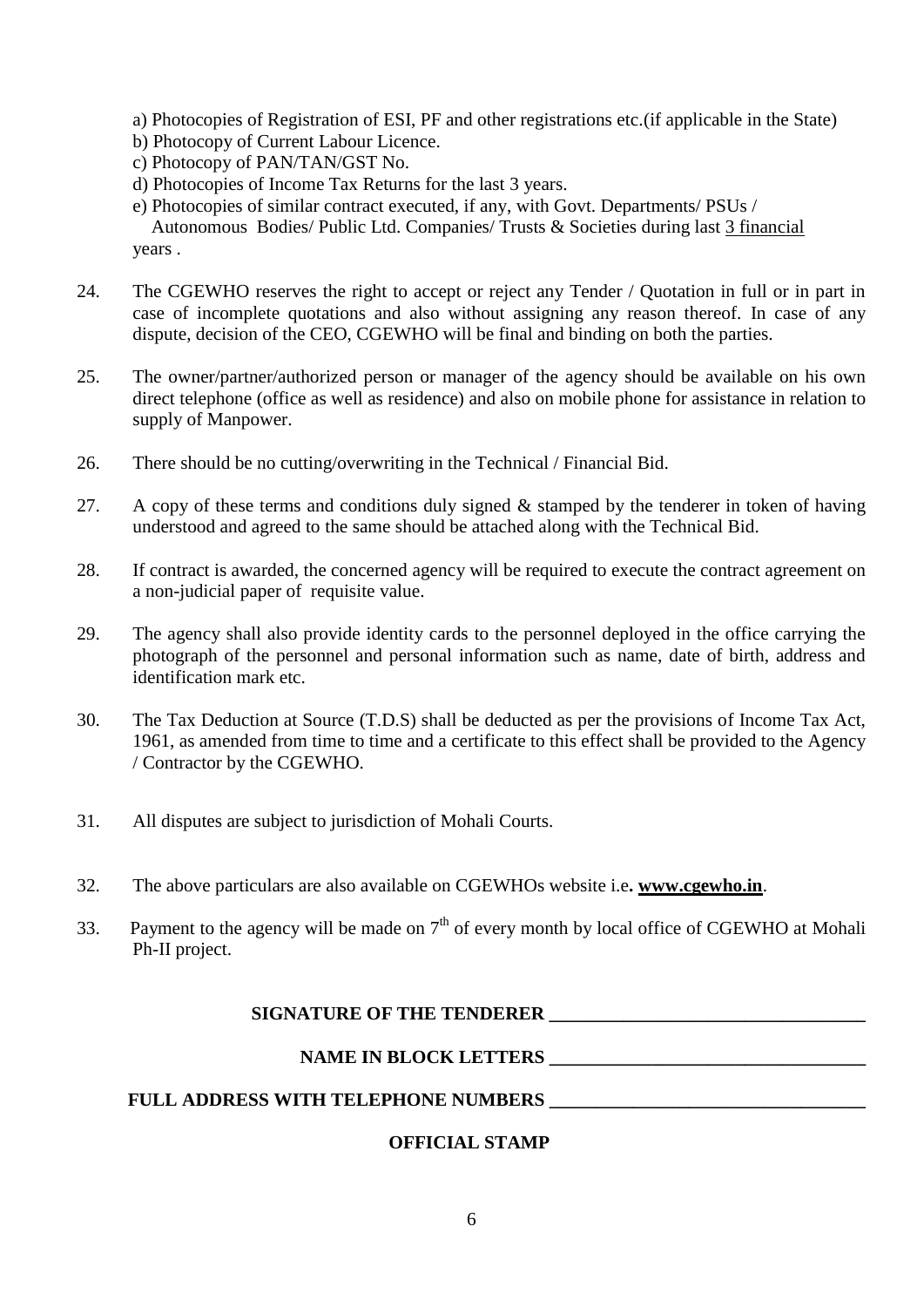### **1. Operation/Maintenance Service & Facilities –17 Nos. (6 Nos. Mali, 4 Nos. Sweeper / Cleaner, 2 Nos. Electrician, 3 Nos. Pump Operator / Plumber, 2 Nos. Lift Operator**

Operation / Maintenance Service & Facilities" shall mean and include the following services inclusive of general and administrative overheads (including salaries, wages etc.)

- a. Street Cleaning and its waste: The Maintenance Agency shall ensure Street Cleaning and its waste generally generated by natural waste, Road Traffic waste, Behavioral waste.
- b. Common Areas Services: These relate to cleaning of common areas of each floor, common room, lobby, ducts, basements, staircases, roofs, mumties, car parking spaces and other common facilities inside the covered area of the said complex including the infrastructures, etc.
- c. Open area Services: These relate to cleaning of open spaces within the boundary wall and surrounding the building of the said complex such as compound wall, car parking spaces, roofs, overhead water tanks, ducts, mumties, roads, paths, rain water pipes & other services etc. within the boundary wall of the said complex. Water tanks to be cleaned every three months.
- d. To deploy one pump operator on day time and one electrician at night for emergency work for operation of street lighting, lifts, generators etc.

### 2. **Safety and Security (5 nos. each shift of 8 hrs)**

- a. The security services will be under the direct control and supervision of the CGEWHO / PM-Mohali Ph-II. The functions of the security shall be to:
	- Ensure general security standards and control access to the said complex.
	- Operate car parking and monitor vehicle presence therein.
	- Control and oversee movement of the visitors and vehicles to the said complex.
	- Report any incident of theft / damage to the said complex to CGEWHO.
	- Monitor the adequate use of lifts.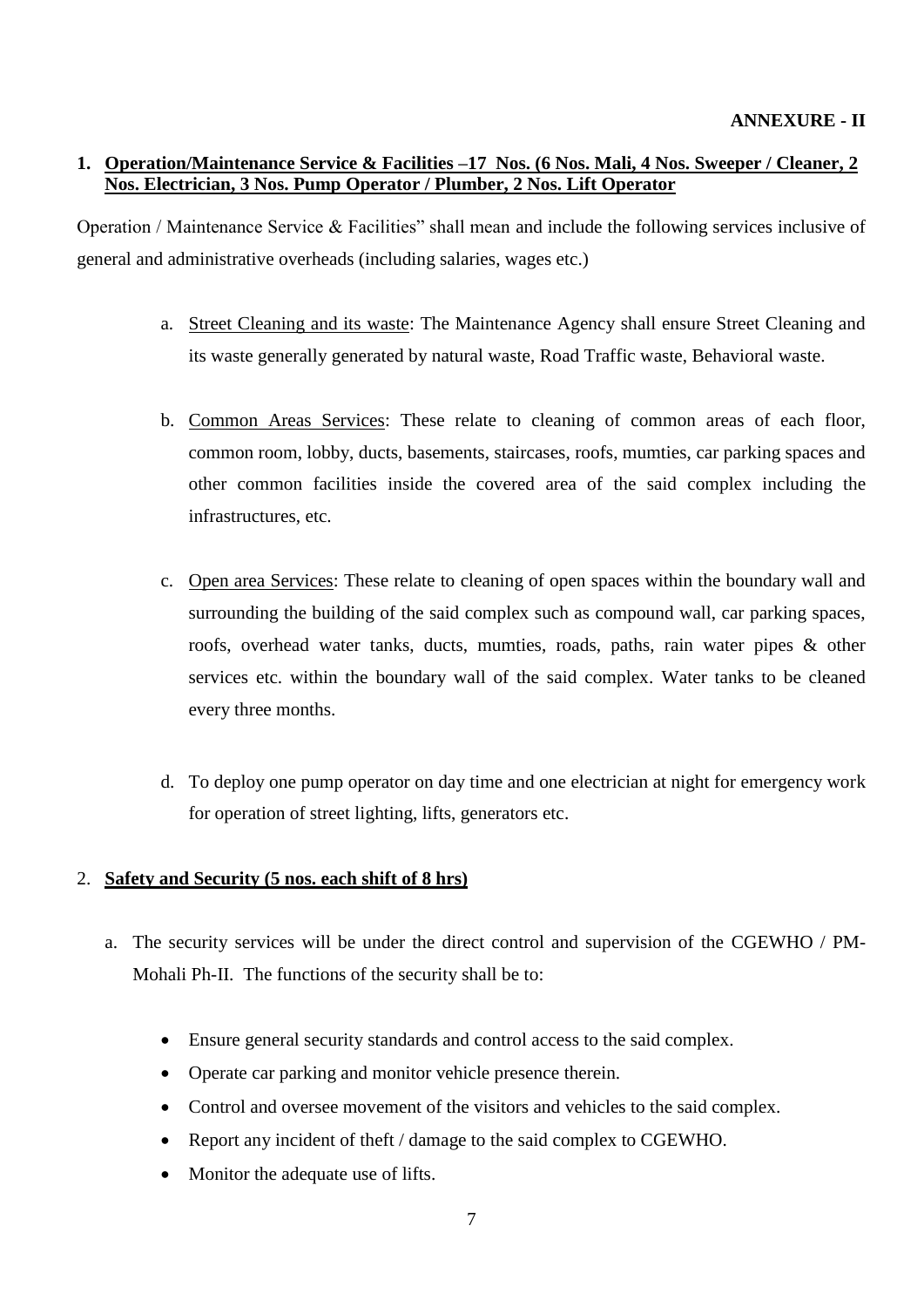- Take charge of emergency incidents until the concerned authorities arrive.
- Be responsible for overall security of the said complex. However, vehicles and goods left in the vehicles parked in the said complex shall be at respective resident's risk.
- b. The security of property within the resident's said unit shall be responsibility of the resident. However, if by any reason or by any act of any person within the resident's said unit, it is felt that the security of people and property other than that within the resident's property at a risk, the security as provided by the agency may take appropriate action against the person creating possible danger to the outside property / security.
- c. Provided that any additional security / manpower as may be desired by the resident at a time other than any normal time or any additional security manpower desired by the resident for any special occasion may be provided to the resident but only at such cost which may be determined from time to time and depending upon what type of additional security / manpower is called for.
- d. The resident shall indemnify the agency against any loss and / or damage as may be suffered by other users / occupants or the agency as the case may be, arising as a result of any act of negligence or breach of obligation on the part of the user.
- 3. Quote for Service & Facilities and Safety and Security service as described above inclusive of all taxes \_\_\_\_\_\_\_\_\_\_\_\_\_ per month in each kind of manpower separately.

Signature and seal of the Proprietor of the firm

Date:

Place: